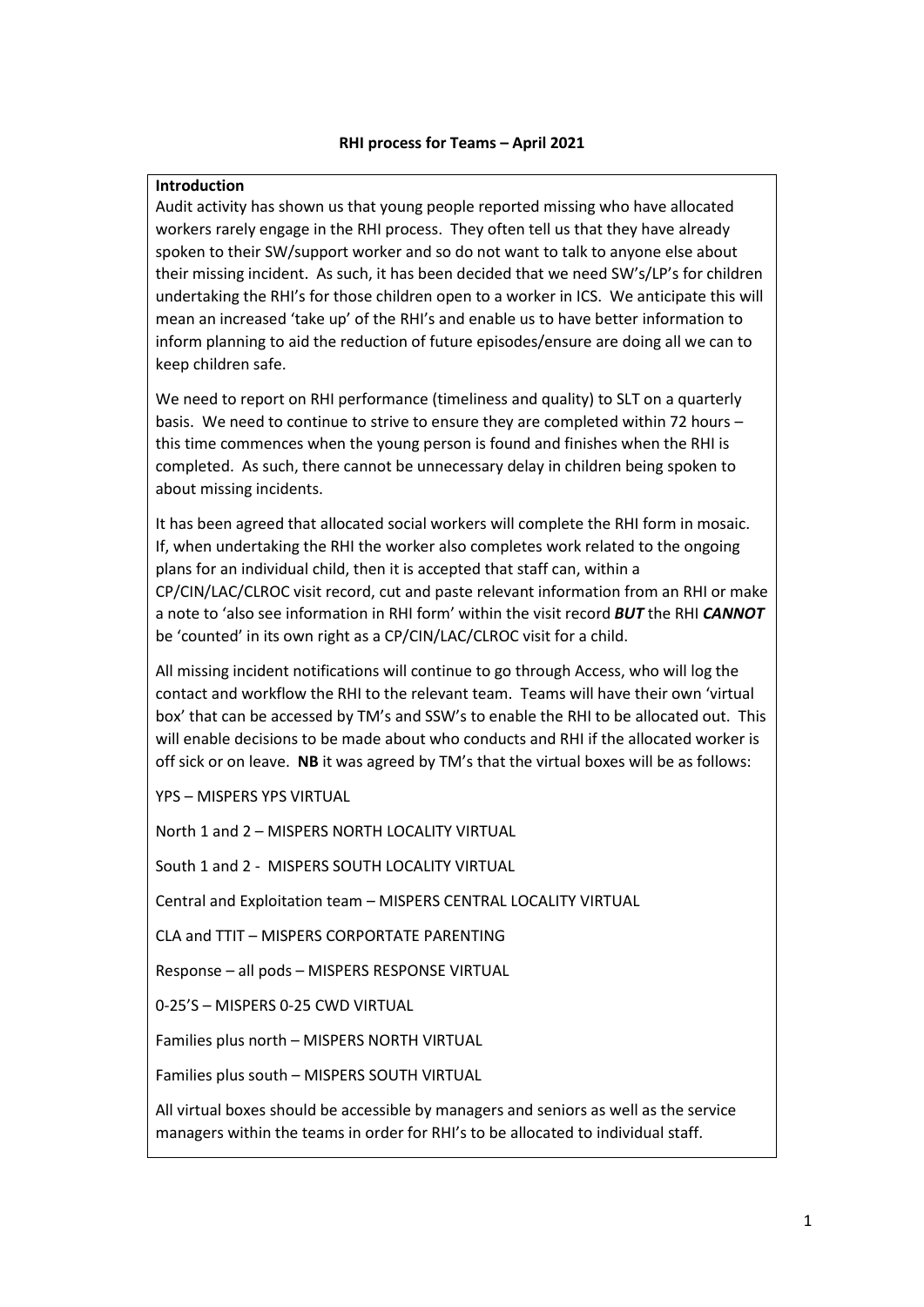**NB – where there are changes to managers/seniors a MARVEL form will need to be completed to request any access changes.** 

## **Getting Started – Information for managers:**

Clink on icon to '**act for'** Virtual box which is found in top left corner of page. Assign the RHI to the worker. This should then 'land' in the workers inbox/work tray.

Important to keep refreshing throughout the day to ensure you see new incoming work as soon as they arrive.

You have up to a maximum of 5 working days from the day of the visit to write up any RHI form and the associated paperwork (eg CIN/CP/LAC visit).

Occasionally, reports will be sent to a wrong team by mistake. If this is the reassign the report to the correct team.

**Managers**, to reassign a case to the correct team, you need to treat the Misper Virtual Worker as an individual. Click "assign" and then "Find" next to "Pass to Worker" box. Use **Virtual** as the last name and click "Find". Choose the appropriate virtual box and assign. This will then move to the correct team box.

Information for workers once you open the RHI form – this will help if you are not **aware of the missing information from the police or EDT prior to starting the RHI form.** 

Look under '**previous step'** to find **'Contact MASH and referral form'**.

You can open this by clinking on link under **'Documents'** on top right of screen.

Look under **'attachments'** – to find the police reports.

*This is a much easier way of finding the relevant information for that episode as often to locate the right one for repeat mis pers just by looking in attachments can be tricky.* 

# **How to complete the form:**

**Section 1** – Should automatically fill in with details of YP.

**Section 2** – There is a mandatory question which you need to answer before sign off. '*Please identify the main reason why the child / young person went missing'* – you need to choose from one of the drop down options. This should be based on information taken from the YP after conducting the interview, or if RHI has not taken place, from the information in the police report.

**Section 3** –. **Complete all fields.** This is for data return.

Please always complete the Contact Attempted section as otherwise other colleagues who can access the record (e.g. Consultant Social Worker) may not be aware if anyone is working on the incident.

You must always choose **Yes** or **No** for the following questions

## "**Was the child or young person offered a return interview?"**

| Yes                                      | Nο                                    |
|------------------------------------------|---------------------------------------|
| There is a dialogue box where you can    | Select Reason why RHI was not offered |
| explain how this happened. This may be   | from drop down menu                   |
| a repeat of one of the Contact Attempted |                                       |
| box, in which case it is fine to cut and |                                       |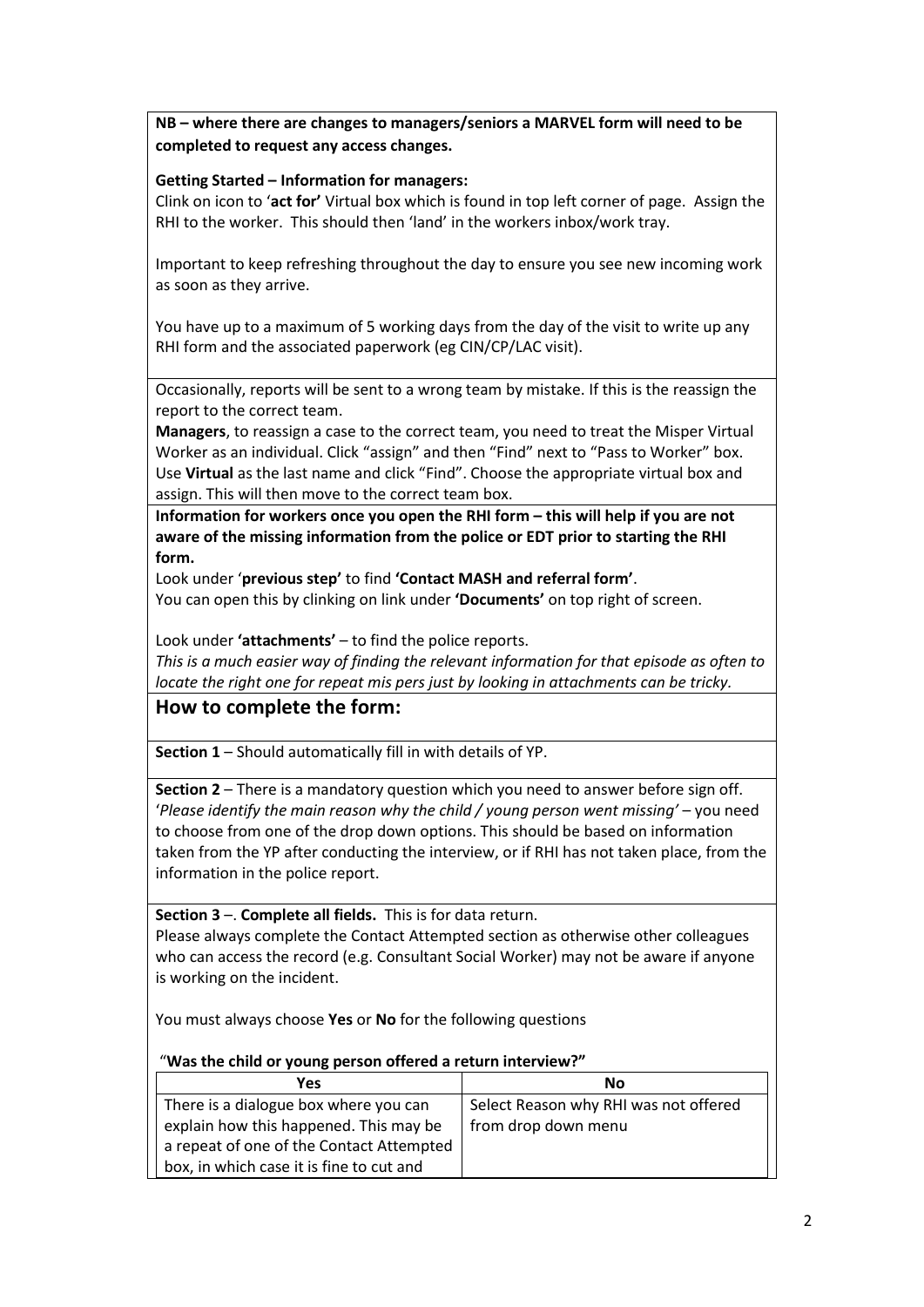## **"Did the child or young person accept the return interview?"**

| Yes                           | No                                 |
|-------------------------------|------------------------------------|
| Complete Date and Time of RHI | Select Reason why RHI not accepted |
|                               | from drop down menu                |

**Section 4** – incident details and return interview - In this section all you MUST do in the first box is note what document, the date of the document and date of upload of document, the discussion about the missing incident has taken place. This enables anyone wanting to know about the missing incident to see when the information was discussed with the young person and what information was disclosed.

## Top tips:

- Be professionally curious
- Always try to include full names of people they are with. This helps mapping process and build links.
- If you use a particular tool to gather information (as discussed in previous team meeting) please take photo or scan and save as an attachment on the form. (Click on paperclip on top left of screen).
- If the YP doesn't answer one of your questions, please still record that you asked but YP declined to answer. This helps evidence that we have at least asked and saves work coming back to follow up on.
- All YP who have gone missing are vulnerable as we do not know where they are. This is a good opportunity to discuss and help them understand these vulnerabilities.
- Even if YP are not using or involved in substances or offending behaviour, it is a good opportunity ask their opinion/gather what they know about it and provide basic information. Please record you have done so if you have.
- Please ensure that if you have given suggestions about what could help prevent a further missing incident that you record clearly that these suggestions have been shared with the family. No point writing ideas if not shared!
- Please ensure you add something about the 'so what' in terms of information gathered. For example iff there are safeguarding issues and you think a strategy discussion is needed say this; if an early CLA review or stability meeting is needed for a child in care who has expressed unhappiness, say this. If an earlier multi-agency meeting is needed, say this. If concerns about exploitation arise and the child is not currently known at PIMMS, say you will refer to PIMMS

## **Section 5**

Choose " Add"

A dialogue box will open and you will be able to "Select an Action" from the Drop Down Menu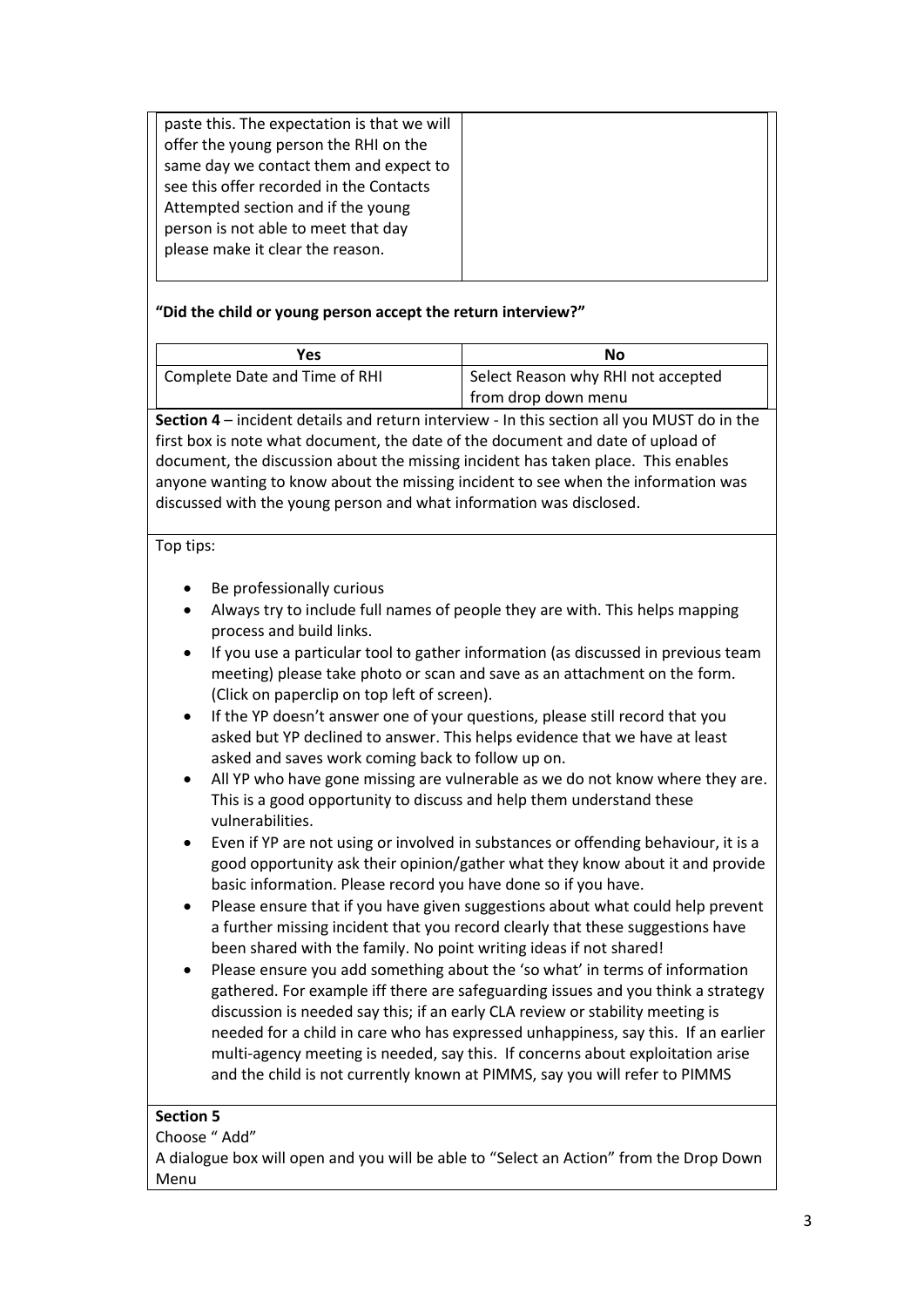## **Child Exploitation Screening**

It is possible that you feel an EIT should be completed as part of the RHI. If this is the case then you should choose this option. If you do choose this option then in the next dialogue box choose "Assign to Me" and you can complete the EIT as part of the RHI

### **Record for Missing Child or Young Person completed**

Choose this option when you have completed the RHI form. Choose Add and Close

Once all sections completed as above you need to save and send requests to 'sign off'. The form will stay as incomplete work until it has been signed appropriately. Click on the Clipboard on the menu on the top

Always Choose **"Required –Please review information and confirm next action".** Please forward this to the relevant Manager regardless of whether the RHI was accepted or not.

#### Press **Save**

Once the manager has received the form in their current work, they will check that it is completed appropriately. **Managers should click on the notepad and this enables them to write in the note field that comes up. This is where their oversight of the RHI and any information about planning/risk/quality of the RHI should be recorded for this child. Managers then need to save and finish.** 

Xxxxxxxxxxxxxxxxxxx the workflow process for sending to BS needs to go in herexxxxxxxxxx

### **Additional Information:**

### **Information sharing with the police mis per co-ordinator:**

Copies of completed RHI's should be shared with the police mis per co-ordinator. In addition she also needs to be notified about refusals or children we cannot reach to complete RHI's. Those we can't reach (particularly) due to wrong phone numbers will highlight the information on police record and enable them to address this with officers.

The current email address this information needs to be sent to is: [Katherine](mailto:Catharine.Fletcher@avonandsomerset.police.uk)[.Miller@avonandsomerset.police.uk](mailto:Miller@avonandsomerset.police.uk)

### **If there are multiple MISPER reports within short period of time:**

Worker to question about all incidents known in first interview as we always have. However we still need to complete RHI forms for all incidents separately on Mosaic (they cannot be merged). Fill in  $1<sup>st</sup>$  RHI with as much information as possible and make it clear that this RHI is covering more than one episode and make clear which episodes this relates to in the "Add any important information not included in Previous Sections" box in Section 4.

For the second RHI form complete the date fields in all relevant sections but no need to add text other than to make it clear in Section 3, when you choose Yes for "was the child or young offered a return home interview", add in the "**details**" box "Covered by another RHI" and then put the date and time of first RHI in the "**Date and Time of Return Interview"** box.

### **Completing the RHI when there is no Police report**